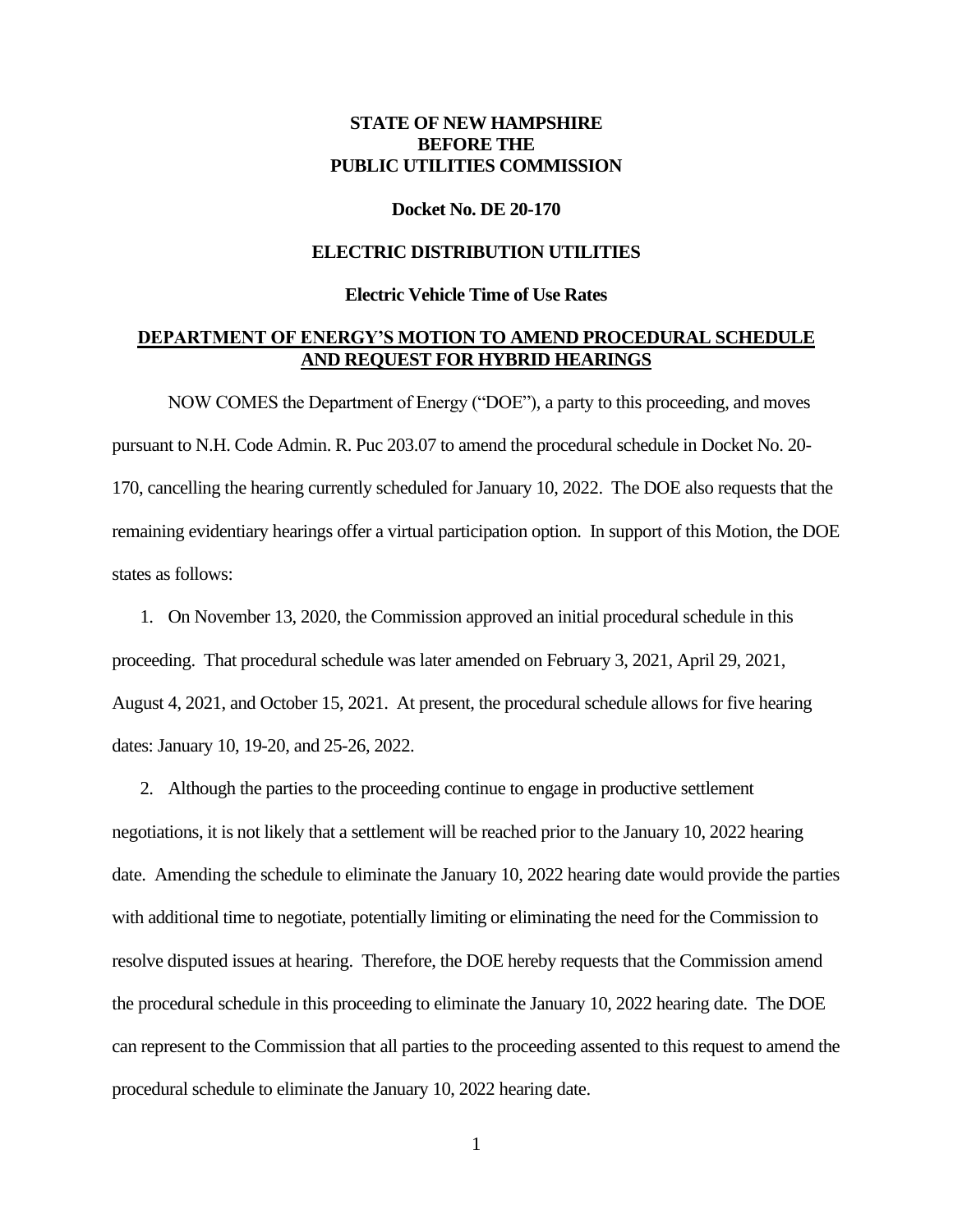3. In its October 15, 2021 Supplemental Order of Notice, the Commission notified the parties to this proceeding that evidentiary hearings would be held in person, but also provided an opportunity for parties to request hybrid hearings utilizing a Webex videoconferencing platform if there is good reason to do so, such as to reduce witness travel costs. The DOE and several other parties have sponsored the testimony of witnesses who would have to travel interstate, in some cases for several hours, to appear before the Commission in-person. If the Commission were to allow for a hybrid hearing format, travel costs associated with this in-person appearance could be avoided. The DOE, through this motion, requests that the Commission find the reduction in travel costs represents good reason for the hearings in this proceeding to be held in hybrid format.

**WHEREFORE**, for the reasons set forth herein, DOE respectfully requests that the Commission:

- 1. Amend the procedural schedule as proposed above; and
- 2. Grant such further relief as is just, equitable, and appropriate.

Respectfully submitted, Department of Energy By its Attorney,

1s/ Brian D. Buckley

Brian D. Buckley, #269563 Staff Attorney/Hearings Examiner 21 S. Fruit St, Suite 10 Concord, NH 03301 (603) 271-1188 [Brian.D.Buckley@Energy.NH.Gov](mailto:Brian.D.Buckley@Energy.NH.Gov)